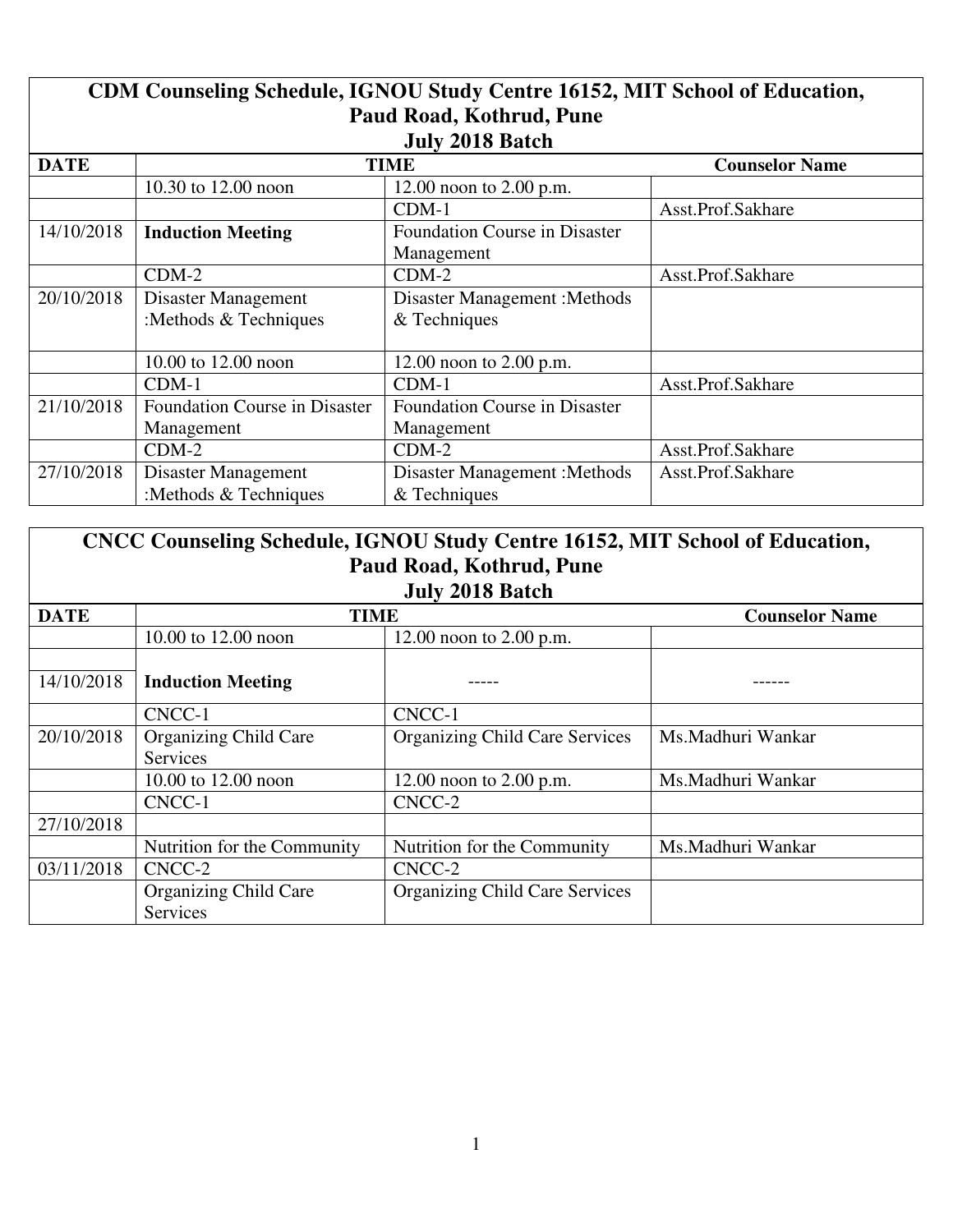| CIG Counseling Schedule, IGNOU Study Centre 16152, MIT School of Education,<br>Paud Road, Kothrud, Pune |                              |                              |                       |  |
|---------------------------------------------------------------------------------------------------------|------------------------------|------------------------------|-----------------------|--|
| <b>July 2018 Batch</b>                                                                                  |                              |                              |                       |  |
| <b>DATE</b>                                                                                             | <b>TIME</b>                  |                              | <b>Counselor Name</b> |  |
|                                                                                                         | 10.30 to 12.00 noon          | 12.00 noon to $2.00$ p.m.    |                       |  |
|                                                                                                         |                              | <b>NES 101</b>               |                       |  |
| 14/10/2018                                                                                              | <b>Induction Meeting</b>     | Understanding the Elementary | Dr. Vandana Kenjale   |  |
|                                                                                                         |                              | School Child                 |                       |  |
|                                                                                                         | <b>NES 102</b>               | <b>NES 102</b>               |                       |  |
| 20/10/2018                                                                                              | Facilitating Growth &        | Facilitating Growth &        | Dr. Vandana Kenjale   |  |
|                                                                                                         | Development                  | Development                  |                       |  |
|                                                                                                         | <b>NES 103</b>               | <b>NES 103</b>               |                       |  |
| 21/10/2018                                                                                              | Guiding Children's Learning  | Guiding Children's Learning  | Dr. Vandana Kenjale   |  |
|                                                                                                         | <b>NES 104</b>               | <b>NES 104</b>               |                       |  |
|                                                                                                         | Guiding Socio-emotional      | Guiding Socio-emotional      | Dr. Vandana Kenjale   |  |
|                                                                                                         | Development of Children      | Development of Children      |                       |  |
| 27/10/2018                                                                                              | <b>NES101</b>                | <b>NES 101</b>               |                       |  |
|                                                                                                         | Understanding the Elementary | Understanding the Elementary | Dr. Vandana Kenjale   |  |
|                                                                                                         | <b>School Child</b>          | School Child                 |                       |  |

| CTPM Counseling Schedule, IGNOU Study Centre 16152, MIT School of Education,<br>Paud Road, Kothrud, Pune |                                   |                                   |                           |  |
|----------------------------------------------------------------------------------------------------------|-----------------------------------|-----------------------------------|---------------------------|--|
| <b>July 2018 Batch</b>                                                                                   |                                   |                                   |                           |  |
| <b>DATE</b>                                                                                              | <b>TIME</b>                       |                                   | <b>Counselor Name</b>     |  |
|                                                                                                          | 10.00 to 12.00 noon               | 12.00 noon to $2.00$ p.m.         |                           |  |
| 14/10/2018                                                                                               |                                   | AMT 1                             | Asst.Prof.Anagha Mahajan  |  |
|                                                                                                          | <b>Induction Meeting</b>          | <b>Teaching of Primary School</b> |                           |  |
|                                                                                                          |                                   | <b>Mathematics</b>                |                           |  |
| 20/10/2018                                                                                               | AMT 1                             | AMT 1                             | Asst.Prof.Anagha Mahajan  |  |
|                                                                                                          | <b>Teaching of Primary School</b> | <b>Teaching of Primary School</b> |                           |  |
|                                                                                                          | <b>Mathematics</b>                | <b>Mathematics</b>                |                           |  |
| 21/10/2018                                                                                               | LMT 1                             | LMT <sub>1</sub>                  | Prof.Geetangali Lohakare  |  |
|                                                                                                          | <b>Learning Mathematics</b>       | <b>Learning Mathematics</b>       |                           |  |
| 27/10/2018                                                                                               | LMT <sub>1</sub>                  | LMT 1                             | Prof. Geetangali Lohakare |  |
|                                                                                                          | <b>Learning Mathematics</b>       | <b>Learning Mathematics</b>       |                           |  |